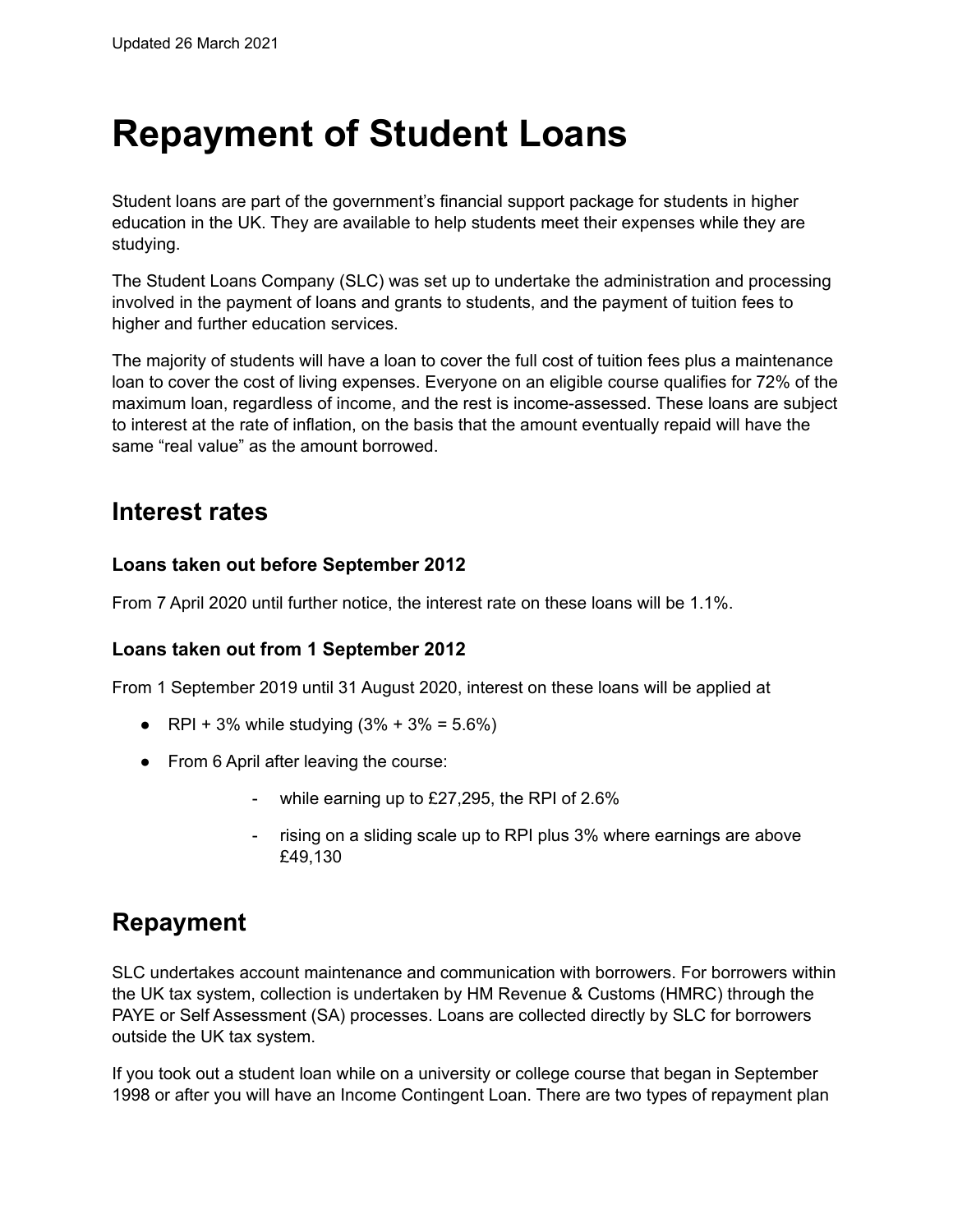for Income Contingent Loans; the one that applies to you depends on where and when you first began your studies:

- Plan 1 where the first year of the course started before 1 September 2012
- Plan 2 where the first year of the course started 1 September 2012 or later

Repayment of student loans begins from the April after borrowers finish or leave their higher education course, but only when their income exceeds a certain level (threshold). For Plan 1 repayments, the threshold is governed by movements in the RPI. For example, the threshold for 2021/22 was increased to £19,895 annual salary. For Plan 2 repayments, the threshold is set at £27,295 annual salary.

Repayment is collected at 9% of earnings that are above the relevant income threshold. This system of collection is known as Income-Contingent Repayment (ICR), because it tapers the repayment obligation according to the gross income of the account holder. The 9% repayments are unaffected by the rate of interest.

# **PAYE collection**

SLC sends details of borrowers who are due to repay their loans to HMRC to identify them as taxpayers with current employment.

Employers should start making Student Loan deductions only when:

- they receive a Start Notice (Form SL1)
- a new employee gives them a form P45 with a 'Y' in the 'Continue Student Loan Deduction' box
- they prepare a Starter Checklist with the Student Loan ticked 'yes'

Repayments deducted by the employer are worked out on individual pay periods and not on the total income for a whole year. The deductions are paid over together with PAYE tax and NICs deducted during the same period.

When employees leave, the employer must identify on their P45 that they are liable to make Student Loan repayments.

Under the Real Time Information (RTI) rules, employers have to report details of student loan repayments at or before the time of the relevant salary payments. HMRC will collate this information and pass it to SLC, who update their borrowers' loan accounts, including calculation of interest charges to match when the payments were made.

Employees who have queries about their loans or their liability to have repayments deducted should be advised to contact SLC direct.